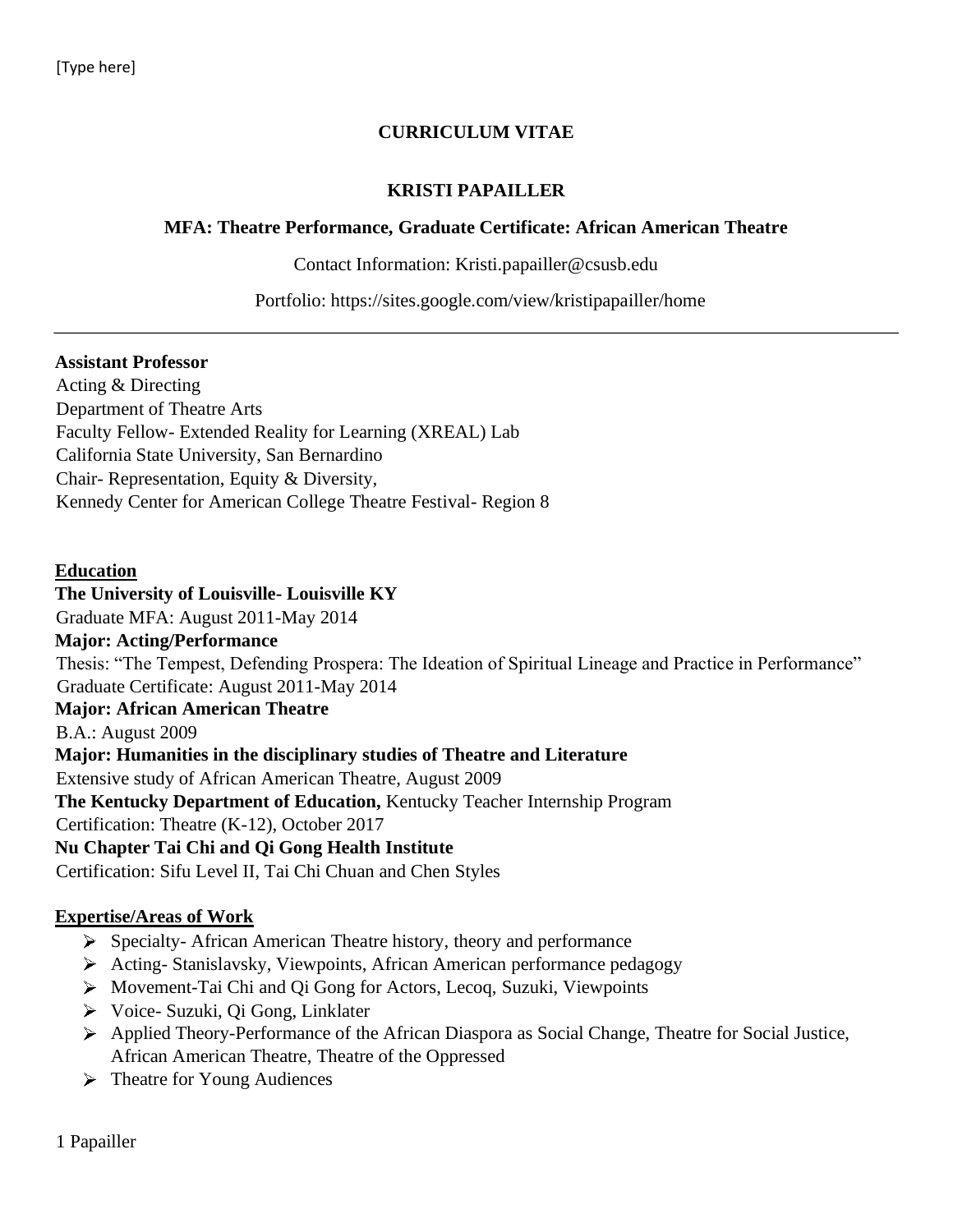# **Teaching Interests**

# **Awards**

 $\frac{1}{2}$ 

#### **Post-Graduate**

- California State University, San Bernardino, **Spring 2021 Extended Reality for Learning (xREAL) Lab Faculty Fellow**
- American Association of State Colleges and Universities, **2016 China Studies Institute (CSI) ZhiXing China Academic Leaders Fellow** (awarded, unable to attend)
- 2015 Kennedy Center American College Theatre Festival, Region IV, **Excellence in Direction**, *The Ballad of Emmett Till* by Ifa Bayeza
- 2014 Kennedy Center American College Theatre Festival, Region IV, **Excellence in Direction**, *The Piano Lesson* by August Wilson

#### **Graduate**

- University of Louisville, School of Interdisciplinary and Graduate Studies, **Graduate Dean's Citation**-2014
- Golden Key International Honor Society all University inductee- 2014
- University of Louisville, Department of Theatre Arts, **Warren Oates Research Grant for Outstanding Graduate Work**- 2014
- University of Louisville, School of Interdisciplinary and Graduate Studies, **Ethnic Minority Fellow**-2012-2013
- Distinction of earning the highest GPA of an MFA student in the program in over ten years-2011-2014
- The Lincoln Foundation, Whitney M. Young Scholars- **Outstanding Service** 2010-2011, 2011-2012

#### **University**

#### **Assistant Professor of Acting and Directing**

**California State University, San Bernardino, Department of Theatre-** San Bernardino, California- 2019- Present

- African American Theatre- A survey of the African-American theatre from its African origins in the oral tradition through contemporary trends, including issues of politics, race and gender in terms of the American theatre in general. Emphasis on African-American playwrights, companies and performers within their social and historical contexts. (Traditional and Online)
- Acting V- An in-depth study of Viewpoints and Theatre of the Oppressed methods with application to selected texts in the non-realism genre.
- Scene Study- (Online Fall 2021) Experiential study of working with/through the other, collaboration, character development and script analysis.
- Acting IV- An in-depth study of Lecoq, Linklater & Stanislavsky methods with application to selected texts from the Modern repertory.
- $\div$  Directing I- Study and application of fundamental directing theory, practice and exercises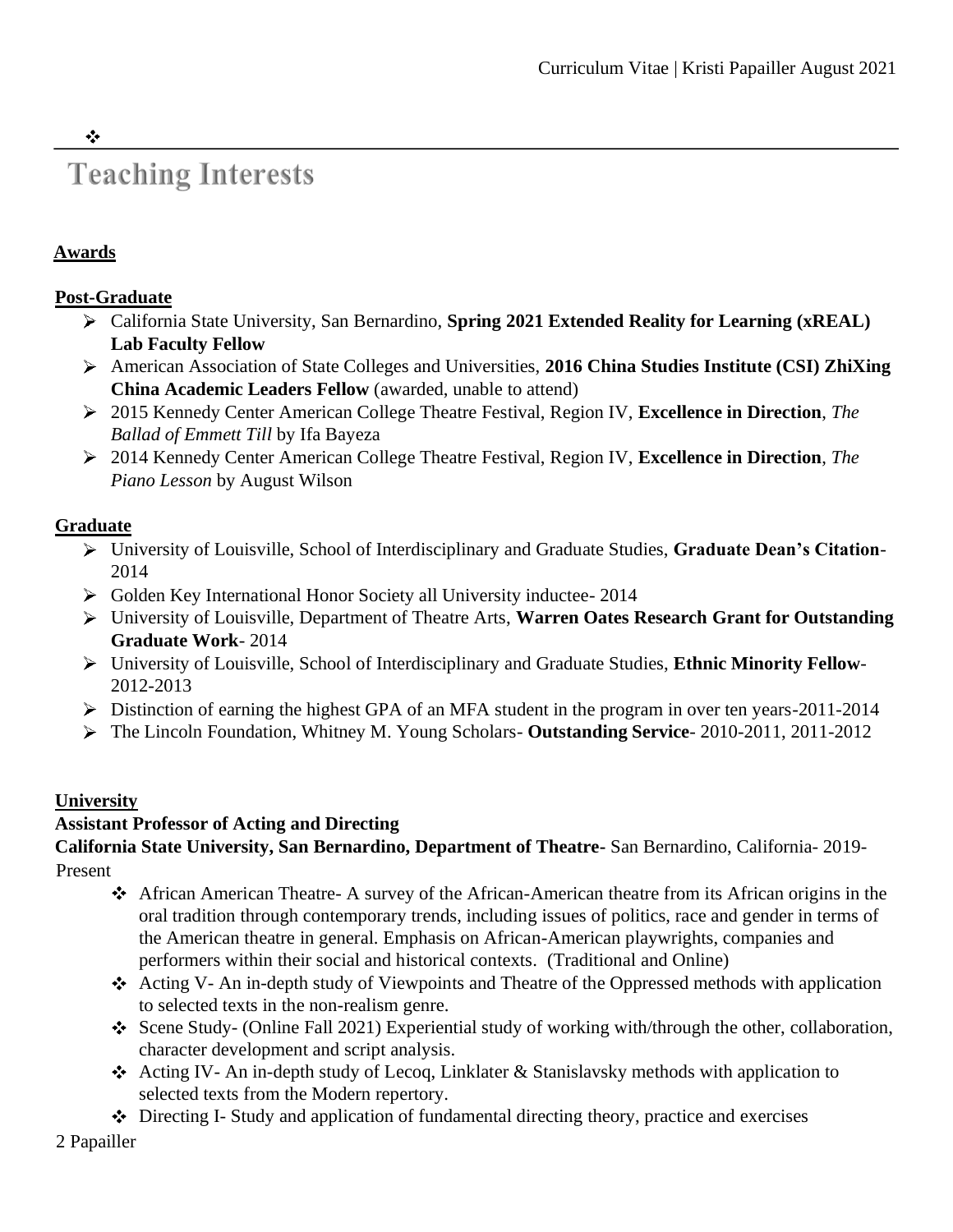❖

- Advanced Directing- Advanced study and practice of stage direction with emphasis on the creative team, staging, concept design and rehearsal techniques.
- $\div$  Fundamentals of Directing- Study and application of directing theory including script analysis, concept design, ensemble building, staging and rehearsal techniques
- Theatre History II- A survey of global dramatic literature and specific socio-political contexts since 1850.

# **Assistant Professor of Acting, Directing and Theatre for Social Change**

**Georgia College and State University, Department of Theatre-** Milledgeville, Georgia- 2014-2017 (2016- 2017 research leave)

- Global Perspectives: Theatre for Social Change- Service learning course utilizing theatre for social change techniques, performance formats and texts to engage students and community in the power, history and embodiment of social justice theatre
- Acting I- An in depth study of Stanislavsky and Hagen acting methods with emphasis on movement for the stage
- Acting II- An in depth study of voice for the stage with emphasis on Linklater, Alexander and audition techniques
- Acting IV- An in depth study of Viewpoints and Lecoq techniques.
- Global Performance Styles: Storytelling Practices of The African Diaspora-Haiti Techniques-

Experiential study of the history, style and techniques of Traditional Haitian Storytelling with emphasis on theatre for young audiences

- Theatrical Heritage- Survey study of global theatre history
- Tai Chi and Qi Gong for Actors- An in depth study of the tai chi chaun 13 posture form, 5 element qi gong and ta chi and qi gong applications for actors

# **Part-Time Faculty**

# **University of Louisville, Theatre Arts Department-** Louisville, Kentucky- May 2014- Current

- African American Women in Theatre- An in depth exploration of the of African American women in theatre- WR and CD online course
- History of African American Theatre- An in depth study of the History of African American Theatre- WR and CD online course
- \*Black Dramatic Literature- An in depth study of selected dramatic literature by African Americans-WR and CD online course (\*Course prep only)

# **Adjunct Assistant Professor of Theatre**

**Spalding University, School of Communication-**Louisville, Kentucky- May 2014-August 2014

Theatre Arts Workshop- An integrative study of performance and scenic art through lecture, experiential exercises and the performance of a produced script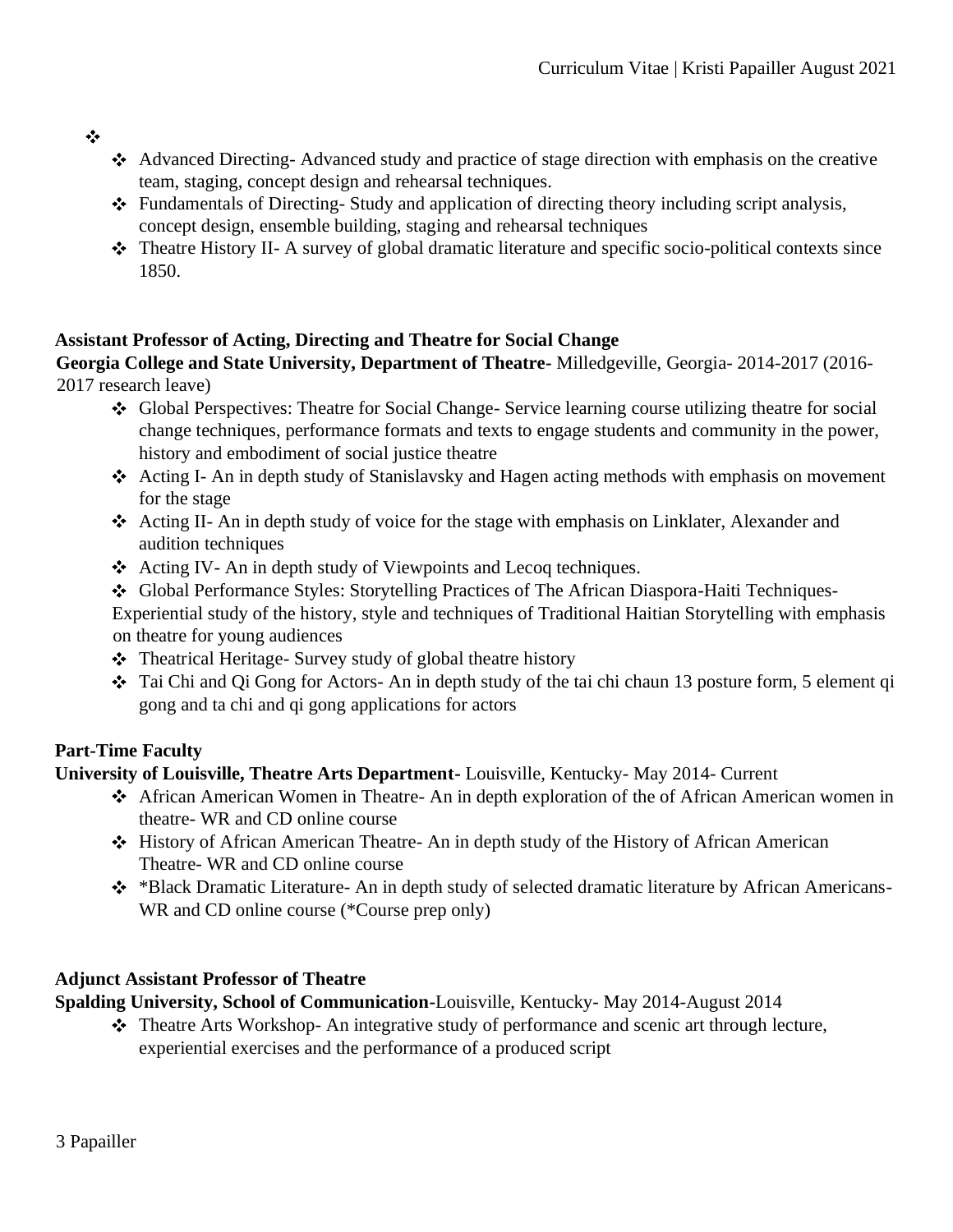$\mathbf{r}^{\star}_{\bullet}$ 

# **Graduate Teaching Assistant**

**University of Louisville, Theatre Arts Department**- Louisville, Kentucky-2011-2014

- History of African American Theatre- An in depth study of the History of African American TheatreWR and CD online course
- Acting the Black Experience- Studio study of Afro-centric performance styles and their origins.- CD course
- Enjoyment of Theatre- Survey of theatre practices and history
- Acting I- Stanislavsky and Viewpoint methods.
	- Acting for Non-Majors- Introduction to acting and development of communication skills

# **Preparatory**

# **Director of Theatre, Theatre Teacher**

**Central High School Magnet Career Academy-** Louisville, Kentucky- 2016-2019

- Theatre I- Introduction to the field of theatre and theatre performance
- $\cdot \cdot$  Theatre II- Intermediate acting and theatre production  $\cdot \cdot$  Theatre III- Advanced acting and theatre production

# **Chairperson, Drama Faculty**

**Sacred Heart School for the Arts-** Louisville, Kentucky- 2009-2011

- $\triangle$  Beginning Drama- Introduction to acting grades K-2
- $\div$  Intermediate Drama-Basic Acting techniques and staging grades 3-5
- \* Youth Drama- Advanced young actor training grades 6-8
- Drama- Sacred Heart Model School grades K-3 and 7-8
- Nativity Academy at St. Boniface-Louisville, Kentucky- Acting I grades 6-9
- $\div$  Direct 4 productions per season for ages 4-14
- $\triangle$  Assistant Direction of 4 productions per season for ages 4-14

# **Acting Instructor**

**Sacred Heart School for the Arts**- Louisville, Kentucky-2008-2009

- Sacred Heart Model School-Level 8- Intensive study of Beowulf and stage direction for *Beowulf: The User Friendly Version*
- $\div$  Beginning Drama- Introduction to acting grades K-2
- Assistant Teacher-Intermediate Drama- Basic Acting techniques and staging grades 3-5
- Assistant Teacher-Youth Drama- Advanced young actor training grades 6-8
- $\div$  Stage direction of 3 productions per season for students in grades K-8

# **Educational Clinic Teacher**

# **The Lincoln Foundation, Whitney M. Young Scholars**- Louisville, Kentucky- 2010-2012

Level 10 Shakespeare Clinic- Year long intensive study of the works of William Shakespeare and the genre of classical theatre for 10<sup>th</sup> grade students of high academic performance including analysis, acting method and historical context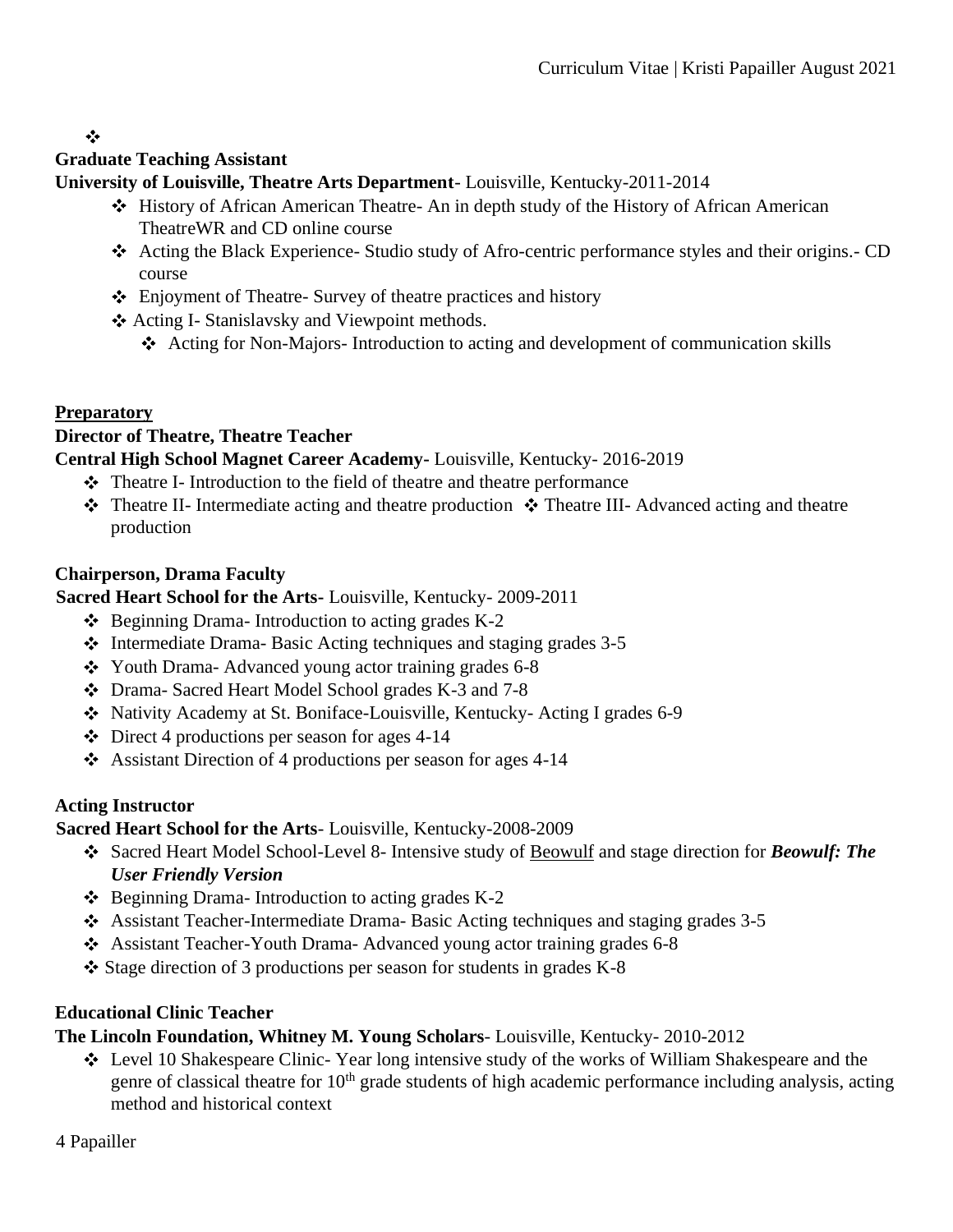❖

#### **Teaching Theatre Artist**

#### **ArtsReach-The Kentucky Center for the Arts-**Louisville, Kentucky-2009-2013

- Maryhurst, Inc.- Theatre of the Oppressed residency
- Portland Promise Center- Improv residency
- Brooklawn Child & Family Services- Theatre of the Oppressed Residency

#### **Teaching Theatre Artist**

#### **The Kentucky Shakespeare Festival**-Louisville, Kentucky-2008-2012

- Instructor- Whitney Young Scholars, The Lincoln Foundation- *Conflict Resolution and Shakespeare*
- Manager- SYA Revels Summer Camp- 3 week acting intensive focused on *The Tempest* for middle school students
- *Twelfth Night* Residency- Dixie Magnet Elementary School-Lexington, Kentucky-grade 3 African Americans in Shakespeare Workshop- Lincoln Foundation- Louisville, Kentucky- grades 9-12
- Monologue Residency- Shawnee High School- Louisville, Kentucky- grade 10
- Playwriting Residency- Cochrane Elementary- Louisville, Kentucky- grade 5
- Shakespeare Professional Development- Allen Central High School- Eastern, Kentucky- Teaching faculty

#### **Acting Teacher**

**The Southern Indiana School for the Arts** - Clarksville, Indiana- 2000-2001

- $\div$  Level 1- Beginning Acting grades K-2
- Level 2- Intermediate Acting grades 3-7

#### **Grants**

- **California State University, San Bernardino, Vital and Expanded Technologies Initiative** To support the creation of the first Motion Capture Lab on a California State University- \$21,000
- **The National Endowment for the Arts, Challenge America** To support The Symposium on Performance of the African Diaspora, Guest Artists in Residency Ayikodans (Haiti) presented by the Georgia College Department of Theatre and Dance- \$10,000
- **Georgia Council for the Arts, Vibrant Communities Grant** To support The Symposium on Performance of the African Diaspora, Guest Artists in Residency Ayikodans (Haiti) presented by the Georgia College Department of Theatre and Dance- \$5,000
- **Georgia College, Undergraduate Research Grant-** To support student presentation of research and competition at the Georgia Theatre Conference- \$1,700.
- **Georgia College, Faculty Research Grant-** To support research on tai chi and qi gong in actor training in China for the development of a course on the subject- \$2,800.
- **Georgia College, Weir Faculty Travel Grant** To support research on tai chi and qi gong for actors in China, May 2015- \$902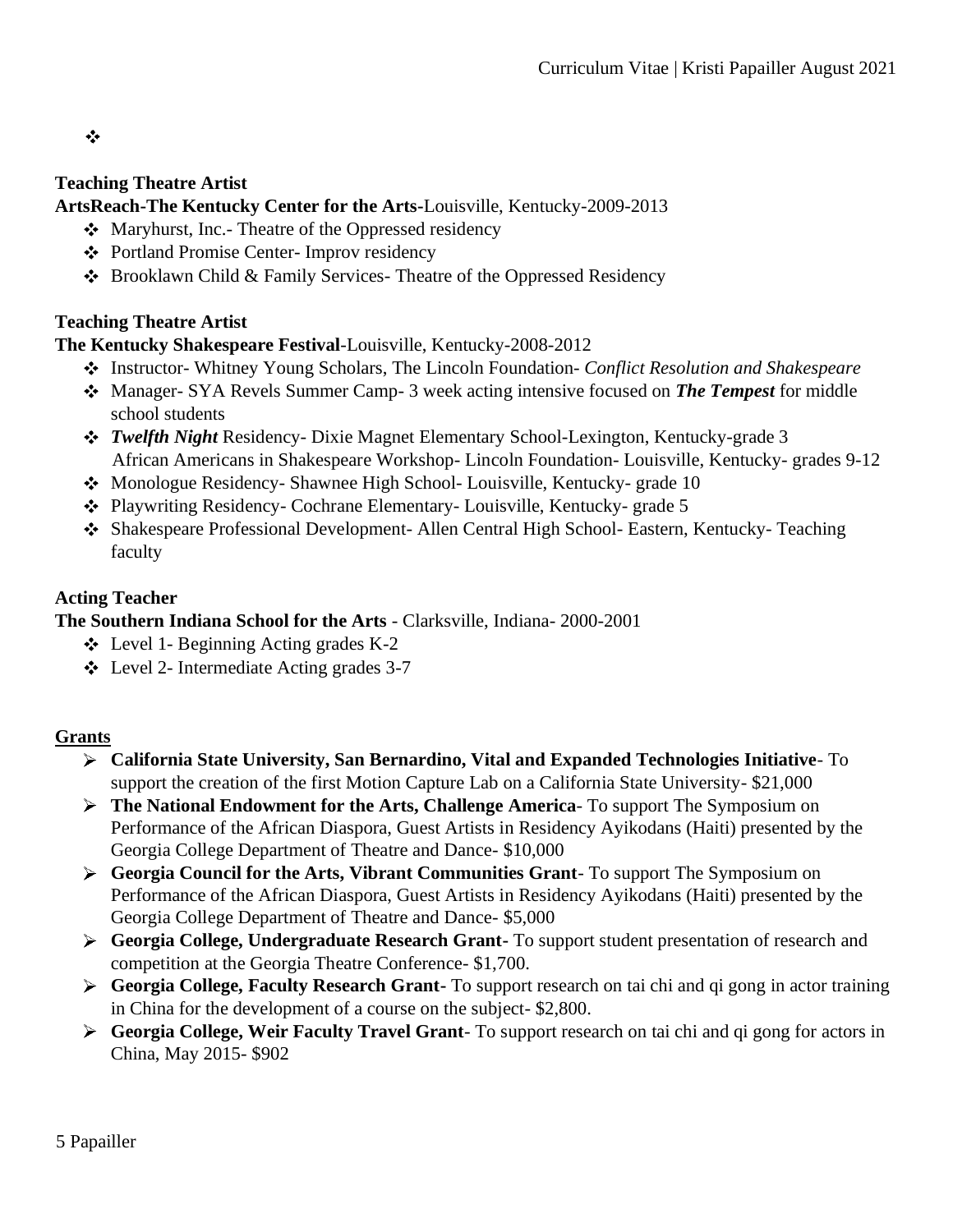- ❖
- **University of Louisville, Department of Theatre Arts, Warren Oates Award for Research and Presentation-** To support workshop presentations of original industry innovations at The Black Theatre Network and The Pedagogy of The Oppressed 2014 Conferences 2014- \$1,691
- **Highlander Research and Education Center, We Shall Overcome Fund-** To support dissemination of Healing Heart Qi gong and warm-up for African American Actors at The Black Theatre Network Conference, 2014-\$2,900
- **EXTEREM** FIGURE 1 **Highlander Research and Education Center, We Shall Overcome Fund-** To support the 3<sup>rd</sup> Annual Drama Change Exchange, a social justice camp for middle school students with Sacred Heart School for the Arts and Nativity Academy at St. Boniface- Highlander Research and Education Center, 2010- \$2,500
- **The Kentucky Arts Council, Arts Builds Communities Grant**-To support Drama Change Exchange, a social justice camp for middle school students with Juneteenth Legacy Theatre and Sacred Heart School for the Arts- 2009- \$1,800
- **The Kentucky Foundation for Women, Individual Artist Grant** 2002- \$1,400

# **Graduate Fellowships**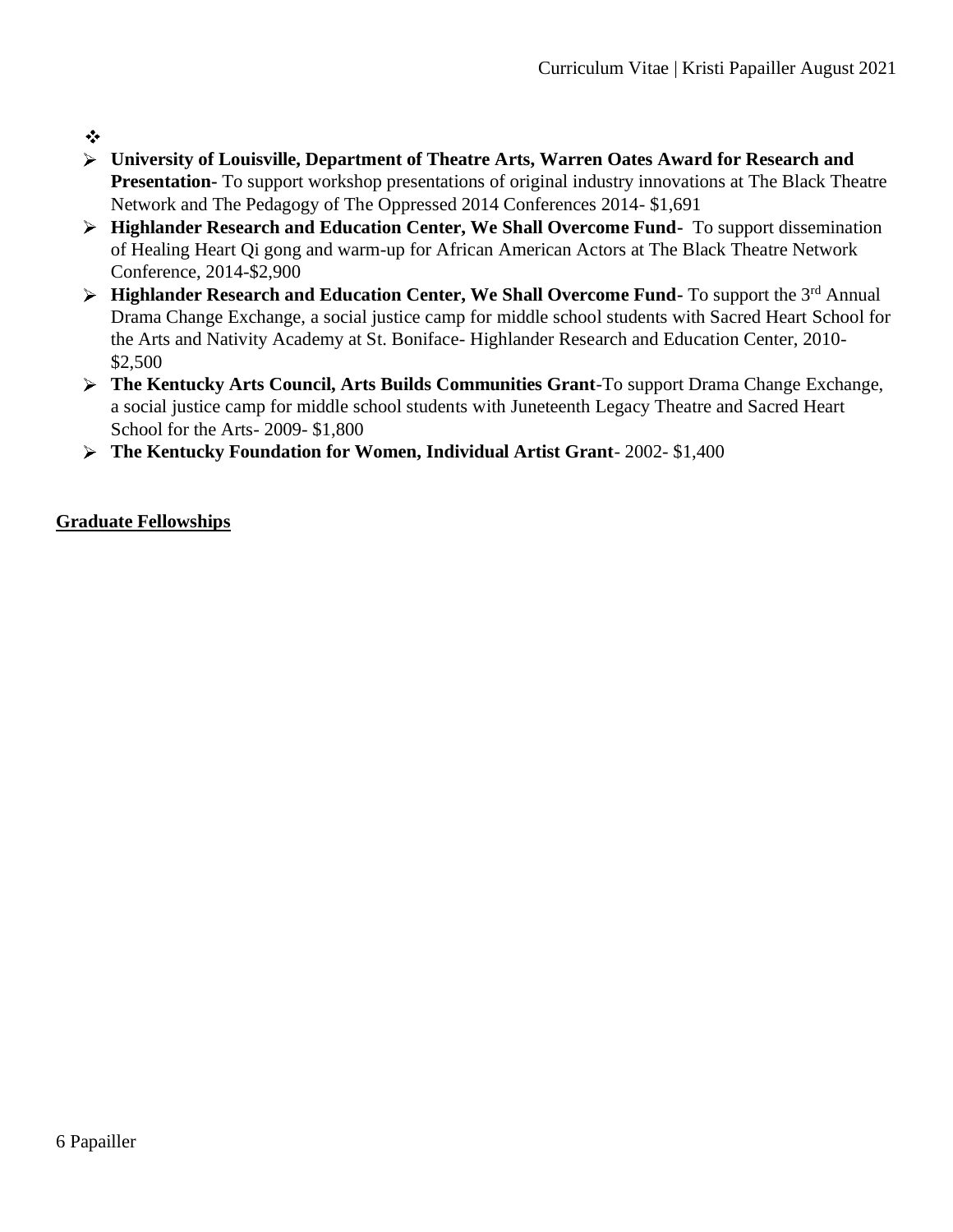- **University of Louisville Teaching Assistantship and Ethnic Minority Fellowship**, 2012-2013- \$30,000
- **University of Louisville, Department of Theatre Arts, Graduate Teaching Assistantship-** 2013- 2014- \$30,000

#### **International Research**

- Haitian Culture & Performance- Port-au Prince, Petionville and Gonaives Haiti, March 2016-ongoing
- The Afri-Asian History of Tai Chi & Qi Gong: Chinese Culture, History and Performance Field Study in Beijing, Luoyang and Xian China, May 2015
- Afro-Cuban Culture and Performance Field Study Participant in Havana, Cuba- University of Louisville, May 2013

#### **Scholarship and Original Methodology**

- Connecting while Preparing: a Warm-up for Actors derived from K'unta and Tai Chi- Mfundishi Obaubasa Serikali, ND, PhD, Nu Chapter Tai Chi and Qi Gong Health Institute- (in development)
- $\triangleright$  Healing Heart Qi Gong & Warm-up for Actors: a tool for energetic performance in times of distress -Dr. Robert Woodbine, ND, Ubranqi
- Drama Change Exchange: Using Viewpoints, Improv and Theatre of the Oppressed Techniques to facilitate activist theatre with youth- Sacred Heart School for the Arts, 2009

#### **Residency**

*The Orhpan's Revenge*, Guest Artists Residency- Assistant Stage Direction, at Nanyang Academy of Fine Arts, Singapore, Singapore with The African American Theatre Program, Theatre Arts Department, University of Louisville May 2014

#### **Workshops**

- **African American Theatre History and Directing African American Theatre 101** Actors Bridge Ensemble, Directors Institute, Nashville TN- April 2019
- **Relevance to The Present: Discovering Slave Narratives, Understanding Ourselves, Participatory Process** -The Black Theatre Network Conference- July 2018
- **Theatre of the Oppressed Techniques for Social Justice Organizations: An Experiential Workshop for Organizational Progress-** Mercy Junction Peace and Justice Center- January 2016
- **Qi Gong for Liberation-** Yoga for Liberation Retreat for Activists, Highlander Research and Education Center- June 2015
- **Healing Heart Qi Gong and warm-up for African American Actors-** The Black Theatre Network Conference- August 2014
- **Drama Change Exchange: Using Viewpoints, Improv and Theatre of the Oppressed Techniques to facilitate forum and invisible theatre with youth for social justice-** The Annual Pedagogy and Theatre of the Oppressed Conference- June 2014
- **Performing Arabic Dialect-** Southeastern Theatre Conference- 2013, with Dr. Rinda Frye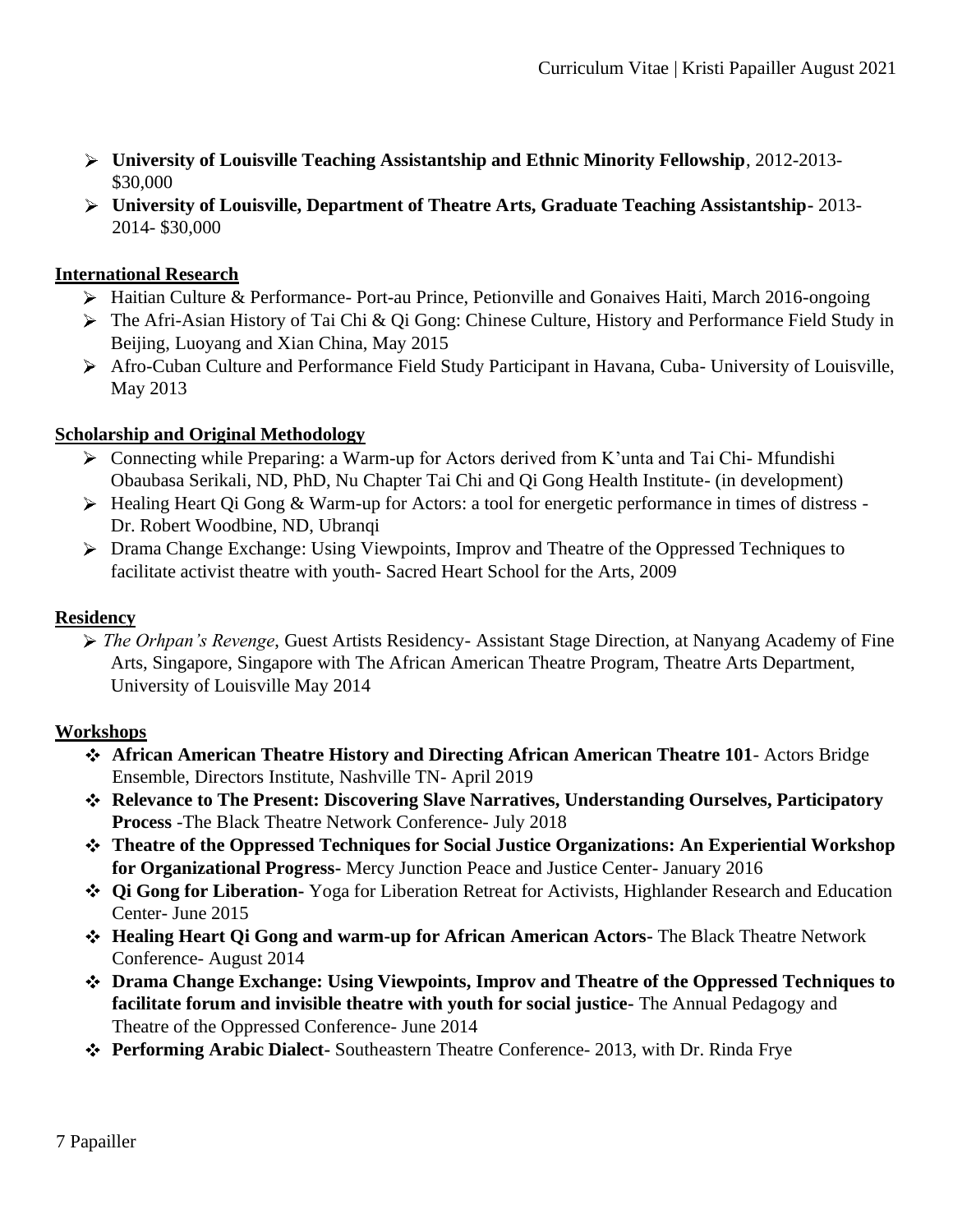# **Panels**

- **Creating Safe Spaces for Theatre Students of Color-**Panelist with Kaja Dunn and Anjalee Hutchinson, American Theatre in Higher Education Conference- August, 2017, 2018, 2020
- **Five Kentucky Women discuss little known works by Kentucky women writers-** Southeastern Theatre Conference- 2010

#### **Presentations**

- Webinar-**Semiotics of Performance: The Black Body Onstage** The California Arts Project- February 2021
- **Performance as Protest: The History of Social Justice Theatre in the Afro-Centric Perspective**-Mercy Junction Peace and Justice Center- January 2016
- **How an Innovative Service-Learning Collaborative Pedagogy is Used to Tackle Teen Health Issues-** Kennesaw Teaching and Learning Conference-Feb 2015 and Scholarship of Teaching and Learning Commons Conference- March 2015 and 2016
- **African American Theatre in Louisville** Black Theatre Network annual conference- 2007

# **Publications**

- \* Kristi Papailler. *Kentucky 11*. International Dialects of English Archives. 2013. Web < [http://www.dialectsarchive.com/kentucky-11>.](http://www.dialectsarchive.com/kentucky-11)
- Papailler, Kristi. "Soul". *Eclipsing a Nappy New Millennium : An Anthology of Contemporary Midwestern Poetry, Including Kelly Norman Ellis, Nikky Finney, Eugene B. Redmond*. Walker, Frank X 1st ed. ed., West Lafayette, IN, Haraka Press, 1998.

#### **Produced Original Plays and Adaptations**

- *The Rally-* Georgia College Department of Theatre and Dance, Milledgeville GA
- *So the Journey Begins-* Adaptation of the Autobiography by Delores White*,* Genesis Arts, Louisville KY *Globetrotting: Folktales from Around the World* with co-author Mary Holt Banjanko- Sacred Heart School for the Arts, Louisville KY

# **Text Review**

Downs, William Missouri, Lou Anne Wright and Erik Ramsey. The Art of Theatre: Then and Now. 4<sup>th</sup> ed. Independence, KY, Cengage Learning, 2017.

# **University**

- Delegate at Large- California Faculty Association- 2020- present
- 2021 California State University, San Bernardino- Black History Month Celebration Co-Chair
- Faculty Senate Representative Georgia College 2015-2016
- Diversity Delegate to the Council of Public Liberal Arts Colleges- Georgia College, College of Arts and Sciences 2015-2016
- Founder and Chair, The Symposium on Performance of the African Diaspora as Social Change, Department of Theatre and Dance, Georgia College 2015-2016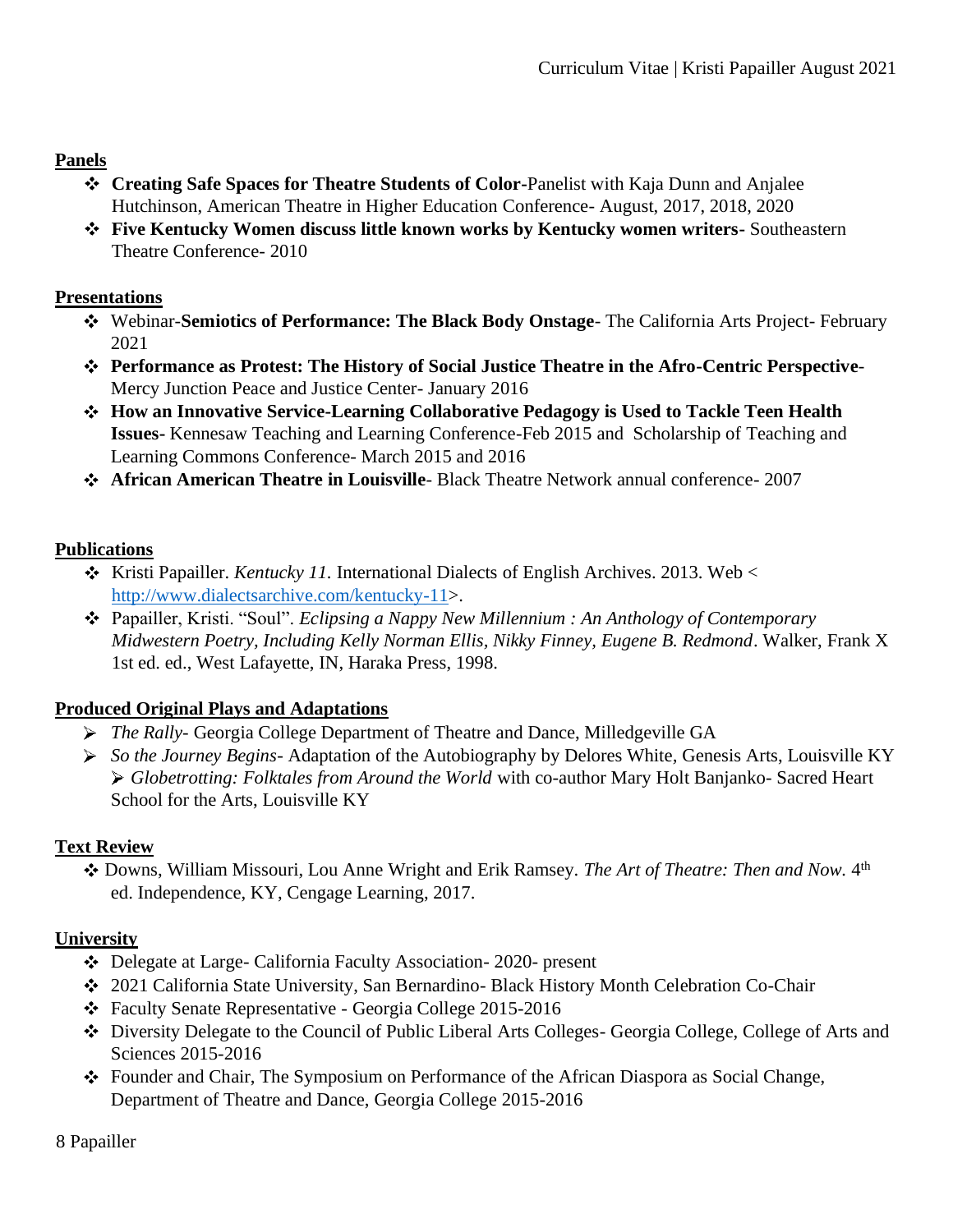Member, Sub-Committee on Core Curriculum- Georgia College 2014-2016

#### **Department**

- Liaison to University Library- California State University, San Bernardino- 2019-present
- Manager- Department Library- California State University, San Bernardino- 2019-present
- Coordinator, Performance of and Talk Back for *The Meeting* African American Theatre Program, University of Louisville at Central High School Magnet Career Academy May 2018
- Director, Guest Artist Residency- Kentucky Shakespeare Festival, Central High School Magnet Career Academy May 2017 & 2018
- Director, Guest Artist Residency- Actors Theatre of Louisville, Central High School Magnet Career Academy April 2017 & 2018
- Director, Film Screening of *Serenade for Haiti* with Julio & Nina Racine- Speed Art Museum, Central High School Magnet Career Academy February 2018
- Coordinator, Performance of and Talk Back for *Building the Wall-* Actors Theatre of Louisville, Central High School Magnet Career Academy October 2017
- Coordinator, Performance of and Talk Back for Apprentice Company Solo Mios (select pieces)- Actors Theatre of Louisville, Central High School Magnet Career Academy October 2016
- Director, Guest Artist Residency- Ayikodans (Haiti) and Jeanguy SAINTUS, Founder and Choreographer- Department of Theatre and Dance, Georgia College April 2016
- Director, Guest Artist Residency- Jeanette Vaughn Waddell,- Department of Theatre and Dance, Georgia College February 2016
- Director, Guest Artist Residency- Ifa Bayeza,- Department of Theatre and Dance, Georgia College November 2015
- Director, Guest Artist Residency- Core Ensemble,- Department of Theatre and Dance, Georgia College February 2015

#### **Administrative/Leadership- Industry**

#### **Co-Founding Producer**

**Juneteenth Legacy Theatre**- Louisville, Kentucky/New York, New York 1999-2012

- Co-Manage all aspects of theatre production, including planning, staffing, casting and coordination of annual 12-play new works festival
- $\triangleright$  Assist with grant writing, management and individual donor campaigns
- Design, market and present workshops about empowerment grades 9-12

#### **Associate Artistic Director**

**Stage One Children's Theatre**- Louisville, Kentucky 2004-2009

- $\triangleright$  Negotiate, write and manage all professional contracts
- Research and make recommendations on season selection
- $\triangleright$  Coordinate benefits
- $\triangleright$  Program season calendar
- $\triangleright$  Prepare and make recommendations on organization budgets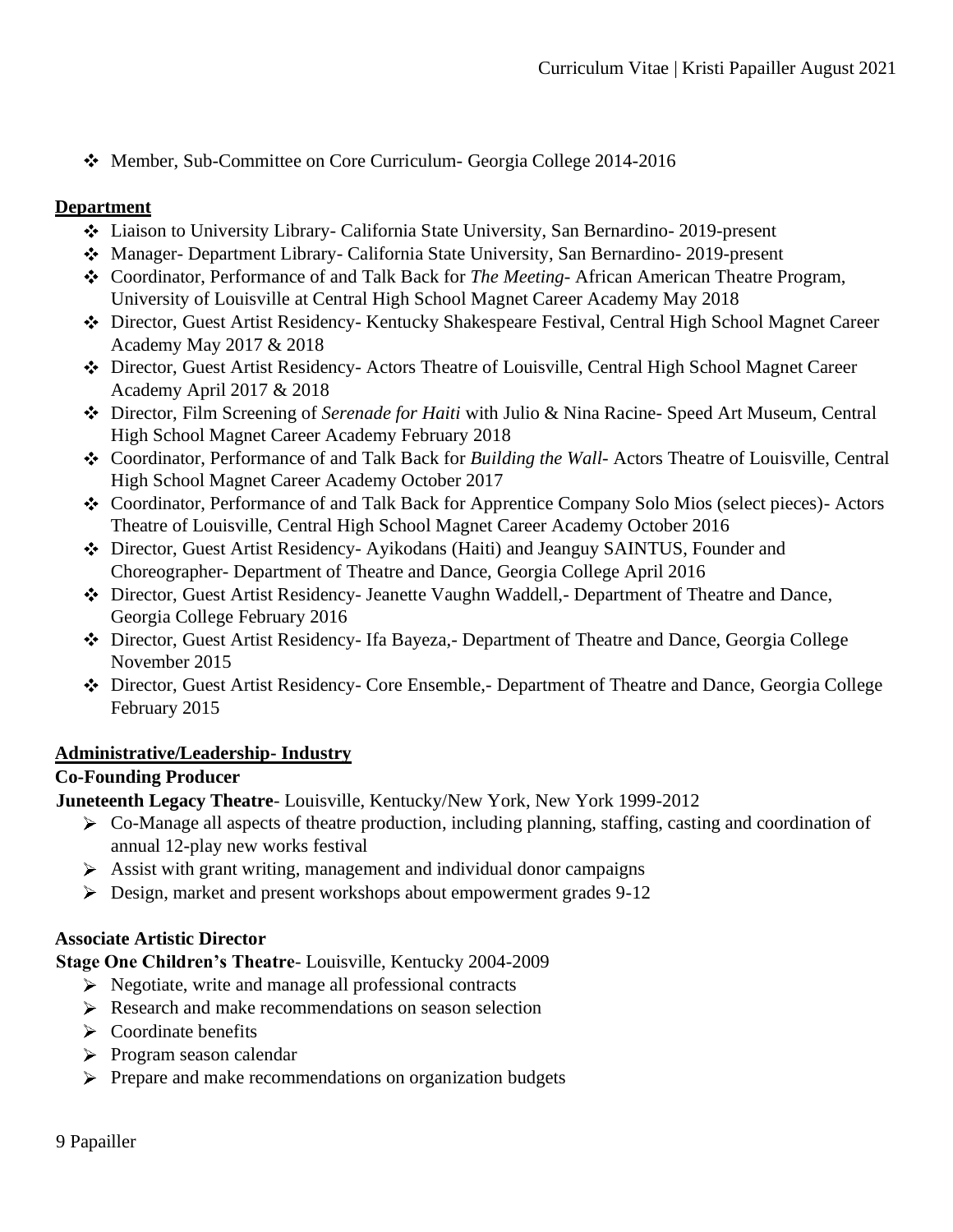#### **Director of Volunteer and Audience Relations**

**Actors Theatre of Louisville**- Louisville, Kentucky 2000-2002

- Supervise and develop customer service policy for House Management and Coat Check staff
- Maintain and improve facility ADA compliance as Organizational Accessibility Manager
- Manage communication, scheduling and training of over 800 volunteers o for 100+ performance season in LORT B, C, and D houses
- Develop and manage departmental budget annually

#### **Administrative- K-12 and Higher Education**

#### **Chairperson, Drama Faculty**

**Sacred Heart School for the Arts**- Louisville, Kentucky 2009-2011

- $\triangleright$  Organize departmental meetings
- Research and manage season selection
- $\triangleright$  Create rehearsal schedules
- $\triangleright$  Serve as a department liaison with Executive Director and district team members for district accreditation process
- $\triangleright$  Assign classes and directing positions
- $\triangleright$  Develop and implement curriculum

# **Graduate Assistant, African American Theatre Program**

#### **University of Louisville, Department of Theatre Arts-** Louisville, Kentucky 2012-2014

Assist program director and program assistant with daily activities of program, including communication, scheduling and program events

#### **Graduate Advisor, Studio Theatre**

**University of Louisville, Department of Theatre Arts**- Louisville, Kentucky

Spring 2014

 $\triangleright$  Coordinate three graduate and undergraduate studio theatre productions per semester  $\triangleright$  Serve as production advisor to undergraduate studio coordinators

#### **Graduate Assistant to the Chair**

# **University of Louisville, Department of Theatre Arts**- Louisville, Kentucky

Spring 2013

- Assist with marketing of productions and coordination of department events.
- Co-facilitate dialect workshop in Arabic for the Southeastern Theatre Conference

# **Assistant Planner, Joseph H. McMillan Black Family Conference,**

#### **University of Louisville, Office of the Provost**-Louisville, Kentucky 2011-2012

- $\triangleright$  Assist conference chair with all aspects of conference planning and management
- Coordinate, create and distribute selected PR/Marketing materials
- $\triangleright$  Coordinate all aspects of communication and planning for leadership committee
- $\triangleright$  Manage conference web and manual registration for 200+ registrants  $\triangleright$  Manage conference website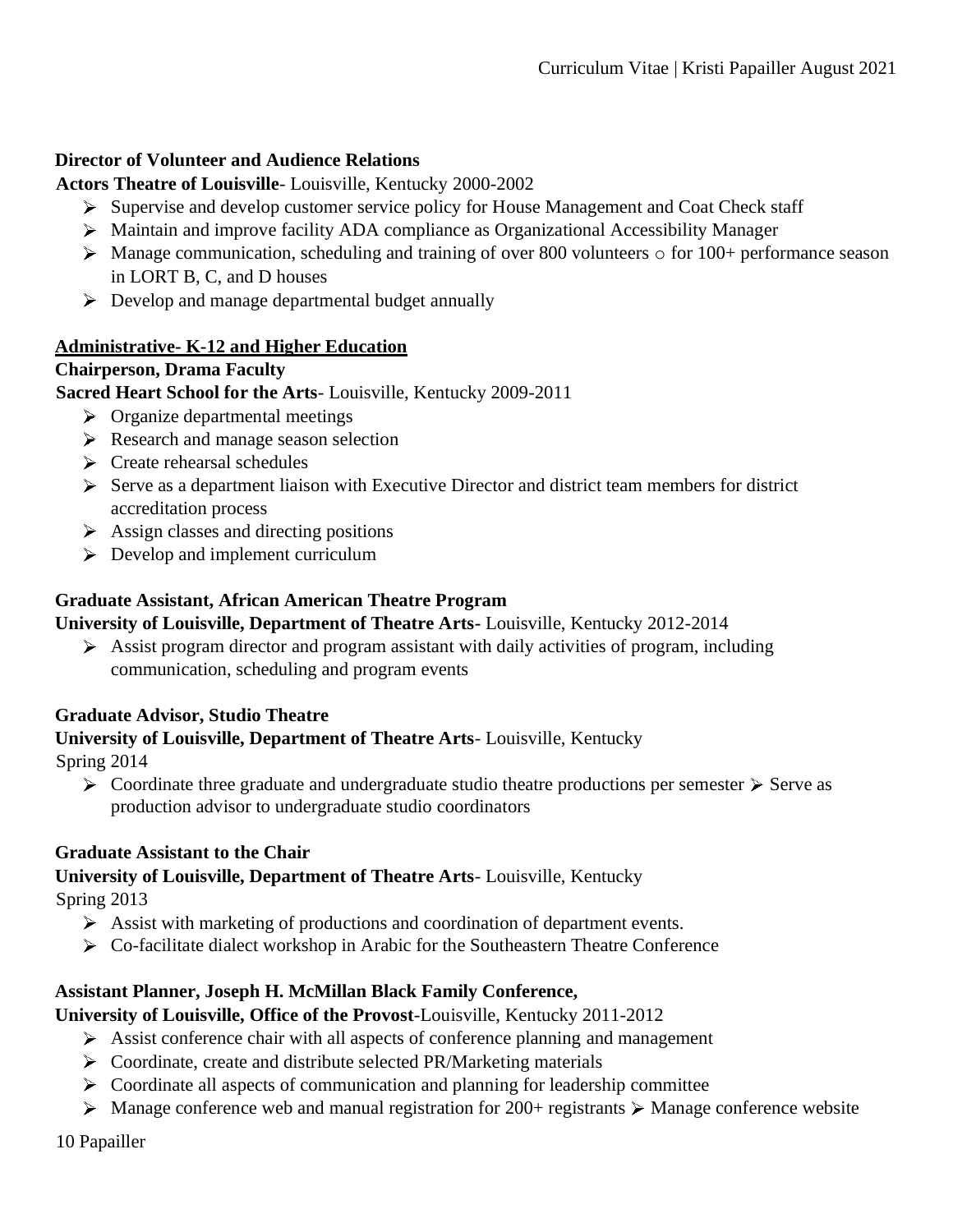> Coordinate and assist with the management of conference budget

# **Select Professional Activity**

#### **Acting**

| <b>Steel Magnolias</b>                        | M'Lynn            | <b>Rush Trowel, FaithWorks Studios</b>         |  |  |
|-----------------------------------------------|-------------------|------------------------------------------------|--|--|
| Shakin the Mess Outta Misery                  | <b>Aunt Mae</b>   | Lundeana Thomas, University of Louisville      |  |  |
| <b>Mad at Miles</b>                           | Ensemble          | Lundeana Thomas, University of Louisville      |  |  |
| A Raisin in the Sun                           | Beneatha          | Nipsey Green, Smoked Apple Players             |  |  |
| <b>Buster</b>                                 | Ensemble          | William Bradford, KY Black Rep                 |  |  |
| Gem of the Ocean                              | <b>Black Mary</b> | Clinton Turner Davis, University of Louisville |  |  |
| <b>Christmas Belles</b>                       | Rhonda Lynn       | Robert Brock, KY Repertory Theatre             |  |  |
| Dracula                                       | Lucy              | Robert Brock, KY Repertory Theatre             |  |  |
| To Kill a Mockingbird                         | Calpurnia         | Evelyn Blythe, KY Repertory Theatre            |  |  |
| <b>Best Christmas Pageant</b>                 | Irma Slocum       | J. Daniel Herring, Stage One                   |  |  |
| How Long Have I                               | Celia             | Jeff Rodgers, Juneteenth Legacy Theatre        |  |  |
| Diva Daughters Dupree                         | Abby              | Sue Lawless, Juneteenth Legacy Theatre         |  |  |
| <b>Passing Ceremonies</b>                     | Rafael            | Sue Lawless, Juneteenth Legacy Theatre         |  |  |
| The Tempest                                   | Prospera          | Rinda Frye, University of Louisville           |  |  |
| Once on this Island                           | Erzulie           | Nefertiti Burton, University of Louisville     |  |  |
| Blues for an Alabama Sky                      | Delia             | Nefertiti Burton, University of Louisville     |  |  |
| <b>Stop Kiss</b>                              | Callie            | Michael Drury, Pandora Productions             |  |  |
| Film                                          |                   |                                                |  |  |
| Stop the Violence                             | Rosie             | Dave Schulhafer, Videobred                     |  |  |
| Snow                                          | Rita              | Jou Jou Papailler, M'Parfait                   |  |  |
| <b>Commercial/Industrial (Selected Roles)</b> |                   |                                                |  |  |
| At What Cost                                  | Supporting        | Videobred                                      |  |  |
| In a Flash                                    | Lead              | Videobred                                      |  |  |
| Papa John's Pizza*                            | Feature           | Videobred                                      |  |  |
| Papa John's Pizza                             | Lead              | Videobred                                      |  |  |
| <b>Safe Place Services</b>                    | Lead              | Videobred                                      |  |  |
| <b>Darwin Networks</b>                        | Lead              | Videobred                                      |  |  |
| Agora Interactive                             | Lead              | Videobred                                      |  |  |
| Family and Children's                         | Supporting        | Videobred                                      |  |  |
|                                               |                   |                                                |  |  |

#### **Voice Over**

National Museum of African American History and Culture Nick Stevens, Downtown Recording McDonalds Nick Stevens, Downtown Recording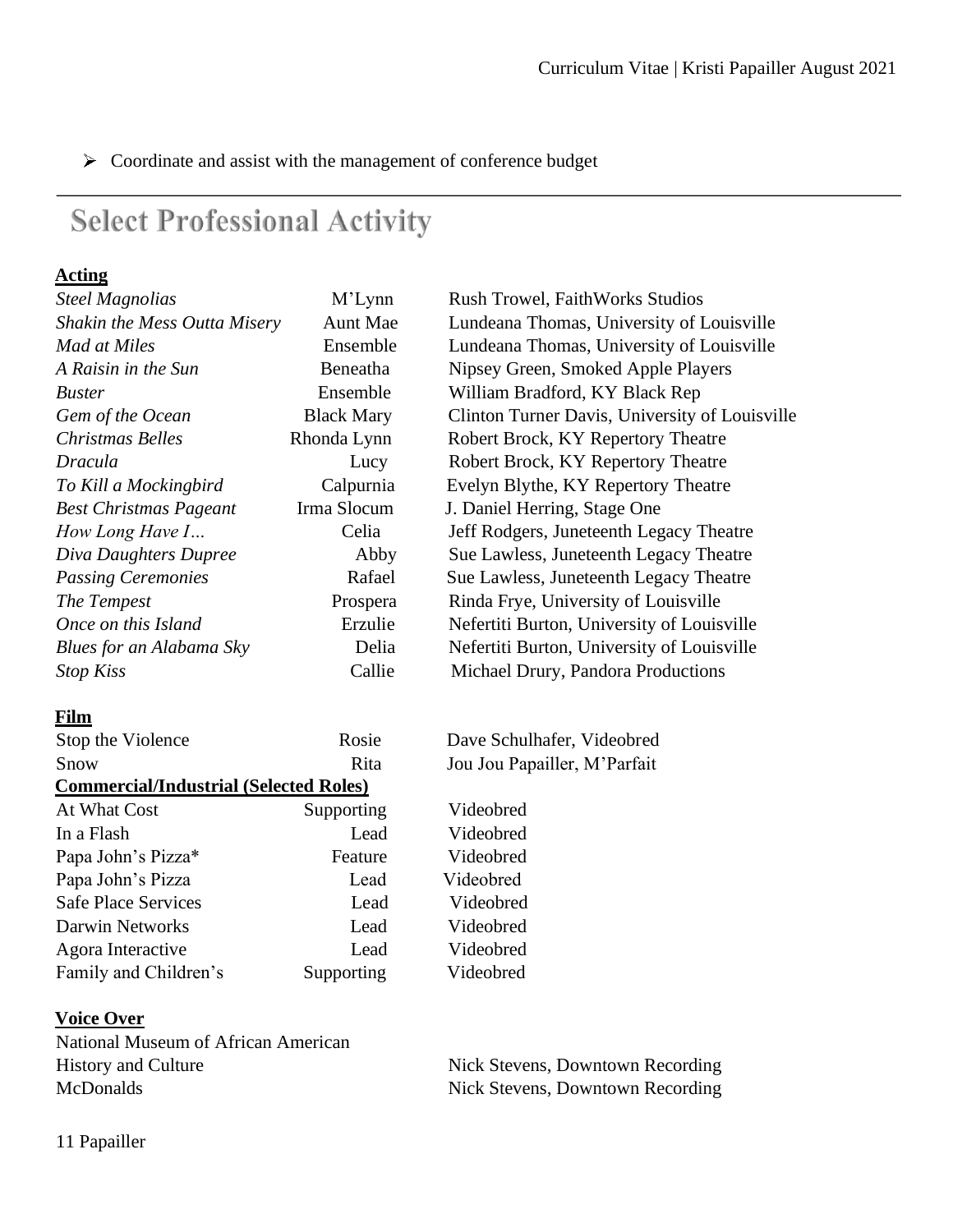Kentucky Educational Television Nick Stevens, Downtown Recording Visually Impaired Preschool Services Dave Schulhafer, Videobred

Kentucky Lottery **Nick Stevens, Downtown Recording** 

# **Stage Direction**

# **Industry**

| The Color Purple                                   | Marsha Norman et al                   | <b>FaithWorks Studios</b>                      |
|----------------------------------------------------|---------------------------------------|------------------------------------------------|
| Actuary                                            | Michael Dinwiddie                     | <b>Papailler Productions</b>                   |
| Fences                                             | <b>August Wilson</b>                  | <b>FaithWorks Studios</b>                      |
| The Last Dust Track                                | Laurence Holder                       | Juneteenth Legacy Theatre                      |
| Mother of Civil Rights                             | Belinda Boyd                          | Juneteenth Legacy Theatre                      |
| <b>Juneteenth Blues Cabaret</b>                    | Lorna Littleway                       | Juneteenth Legacy Theatre                      |
|                                                    |                                       |                                                |
| <b>Workshop and Staged Reading</b>                 |                                       |                                                |
| The Carelessness of Love                           | Michael Dinwiddie                     | Juneteenth Legacy Theatre                      |
| Driving While Black                                | Sam Kelly                             | Juneteenth Legacy Theatre                      |
| Sweetwater                                         | Leslie Williams                       | Juneteenth Legacy Theatre                      |
| <b>Kindler Genter Nation</b>                       | Lorna Littleway                       | Juneteenth Legacy Theatre                      |
|                                                    |                                       |                                                |
| <b>University</b>                                  |                                       |                                                |
| The Ballad of Emmett Till                          | Ifa Bayeza                            | Georgia College, Department of Theatre & Dance |
| The Piano Lesson                                   | <b>August Wilson</b>                  | Georgia College, Department of Theatre & Dance |
| The Meeting                                        | <b>Jeff Stetson</b>                   | Georgia College, Department of Theatre & Dance |
| The Rally                                          | Kristi Papailler                      | Georgia College, Department of Theatre & Dance |
| Where do we Go from Here? Takayla Williams-Jackson |                                       | University of Louisville, Studio Theatre       |
|                                                    |                                       |                                                |
| $K-12$                                             |                                       |                                                |
| Fame Jr.                                           | De Silva, Fernandez, Levy & Margoshes | Central High School Magnet Career Academy      |
| <b>Black Nativity</b>                              | <b>Langston Hughes</b>                | Nativity Academy                               |
| The Best Christmas Pageant Ever                    | Barbara Robinson                      | Sacred Heart School for the Arts               |
| Who Pushed Humpty?                                 | David Leventhal                       | Sacred Heart School for the Arts               |
| <b>Dracula</b>                                     | Stephen Hotchner                      | Sacred Heart School for the Arts               |
| <b>Beowulf: User Friendly</b>                      | <b>Burton Bumgarner</b>               | Sacred Heart School for the Arts               |
| A Midsummer Night's Dream                          | William Shakespeare                   | Sacred Heart School for the Arts               |
| How to Eat Like a Child                            |                                       |                                                |
| Delia Ephron, John Forster, Judith Kahan           |                                       | Sacred Heart School for the Arts               |
| Willy Wonka Jr.                                    |                                       |                                                |
| Leslie Bricusse, Timothy McDonald, Anthony Newley  |                                       | Sacred Heart School for the Arts               |
| The Brother's Grim Out of Order                    |                                       |                                                |
|                                                    | Flip Kobler, Cindy Marcus             | Sacred Heart School for the Arts               |
|                                                    |                                       |                                                |